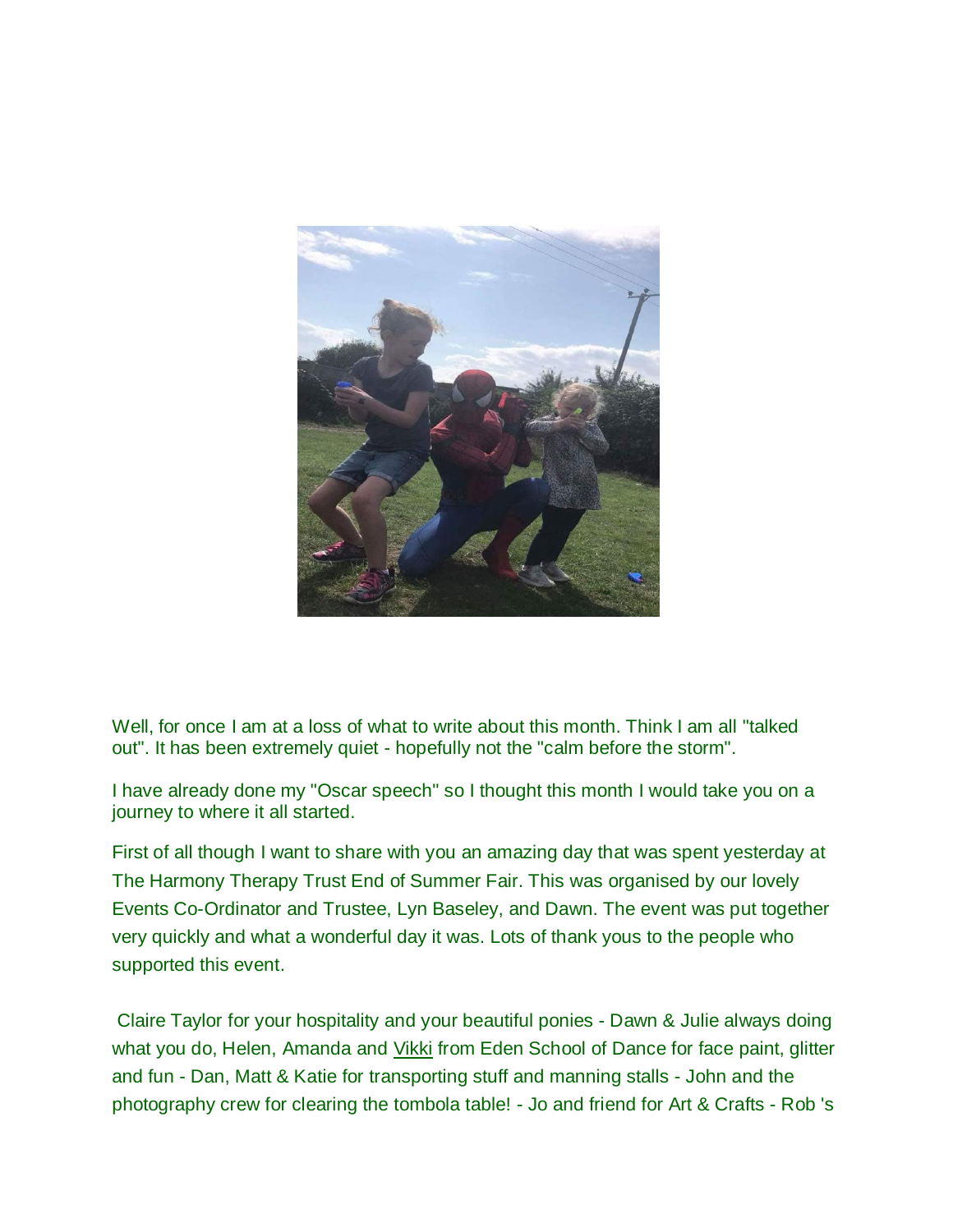wonderful therapy tasters - Tracey, first aider and amazing saleslady, plus Rosie and Jayden - Linda McNeill, Fairy Nuff, Tracey Greeney, Petro Francis, Plush Slush - Oh and Spiderman and his amazing moves in the Eden Dance session. You will see a couple of our very young supporters, who have grown up from a very young age attending these events with their mums. Future trustees maybe ?- We wouldn't mind spiderman coming on board ! And to everyone who came along and made it a brilliant day. Hope I've not missed anyone.

So, now Lyn has had a chance to put her feet up, had a coffee and counted all the takings I can announce raised a fantastic sum of £354.87! With further sales of Pamper Bags still to come **D**efinitely exceeded our hopes. If you go to our Facebook page you will see some amazing photos of the day.

It is very difficult when events are planned as so much hard work goes into organising it, and you never know how many people will attend - but this day was a huge success ! Something similar planned for the future.

And now onto Harmony's journey:-

Driving from Kent to East Sussex to visit her terminally ill sister, Sylvia Burt, the Founder, Dawn Cockburn formed the idea of the Trust in early 2010.

She got a group of friends and family together and told them of her idea - thinking they would think she was mad - but they said they would support her.

Rita Couzins has been by Dawn's side since the Trust started and does an amazing job of keeping our overheads to under 10%, as well as attending presentations and events, lots of lippy has been used in that time !

Inspired by The Sara Lee Trust which provided Sylvia with reflexology during her cancer journey, and knowing nothing similar existed in Kent for the seriously ill (other than Hospice therapy help for the terminally ill).

With higher incidences of cancers, and other poor health levels here in Kent, The Harmony Therapy Trust was born on Sheppey, cradled in Swale, and one day would reach out to the whole of Kent.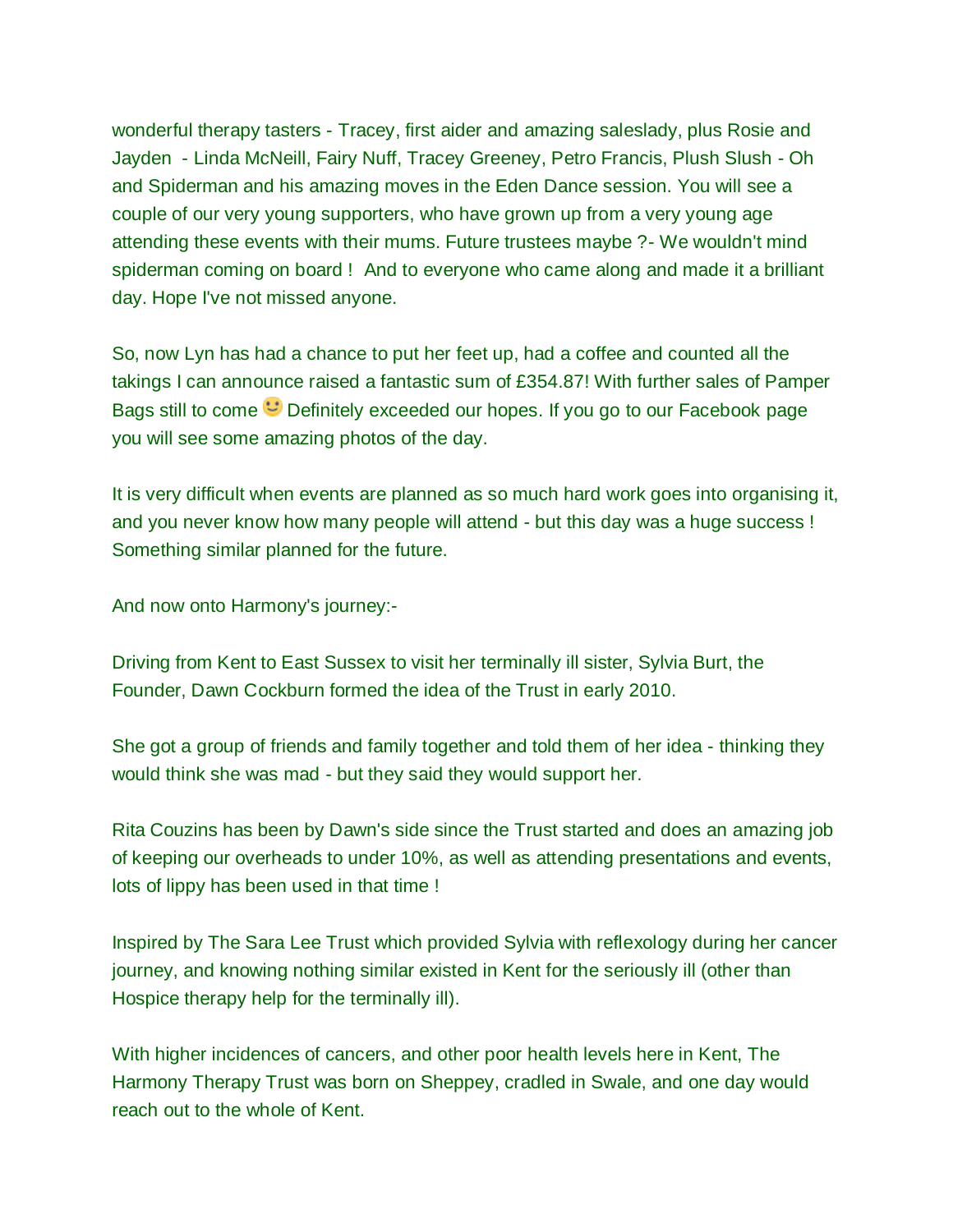Not realising that day would come sooner than anyone expected.

With 9 referrals in the first year, Dawn was at that time a reflexologist, with two others supporting her. We are now entering our 9th year and have treated over 2,000 people. Helping them into wellness and emotional well-being.

The vision is for "the hands of Harmony" to be able to offer therapies to those suffering from life altering illnesses wherever they live in the County of Kent

Passionate about helping the seriously ill, whether because of chronic illness, cancer or into recovery, be the best they can be, we help bridge the gap between invasive medical treatment and the road to well being and in many cases recovery.

Those living with cancer or other serious chronic life altering illnesses need extra support to address and overcome the broader consequences of their illnesses.

A life-altering illness does not recognise gender, race, colour or religion - Nor do we.

We provide the means for therapy by raising funds to provide highly qualified, registered and insured holistic therapists. We currently have over 100 therapists working for the Trust, to provide different types of complementary and supportive therapy to medically referred NHS patients totally free of charge.

These are some of the therapies we offer:-

### **ACUPRESSURE**

Acupressure stimulates the body to cure itself. Defined as an ancient healing art that uses the fingers to gradually press key healing points, Acupressure relieves energy blockages. The energy flow in your body affects everything - how you feel, how you think and how you breathe. This is only available in certain areas of Kent.

### **COUNSELLING/TALKING THERAPIES**

Mental health problems are one of the most common long term consequences of the disgnosis of a life-threatening illness and often persist even it is is efffectively treated.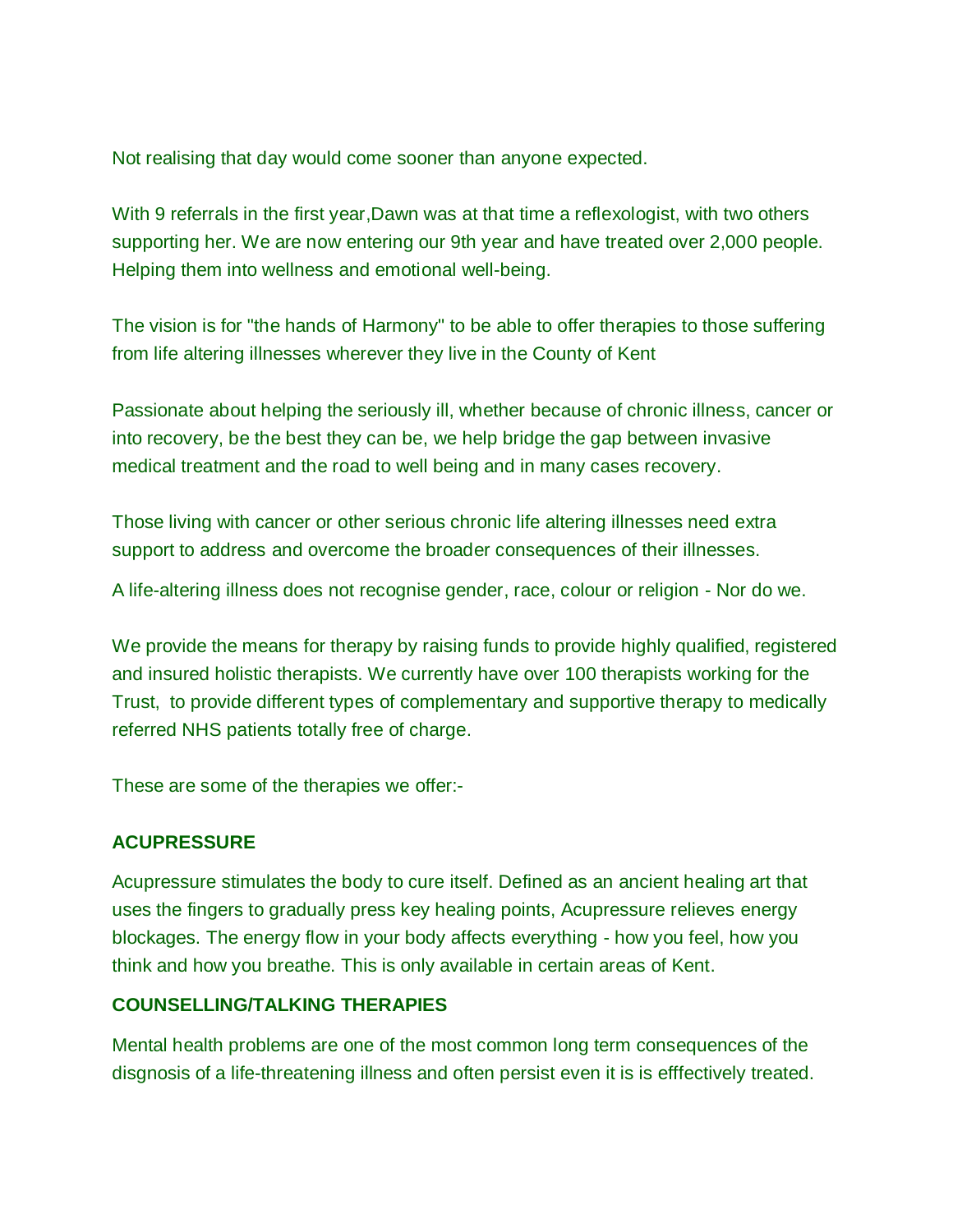When a patient receives such news it is a very distressing time for them and their loved ones. At The Harmony Therapy Trust, we understand the psychological chaos which accompanies serious or terminal health conditions and can offer you help to express your natural feelings which might include fear, shock, guilt, anxiety, powerlessness and responses such as panic attacks, clinical depression, psycho-sexual difficulties and dissociation among many others. Our therapies encourage you to speak without fear of judgement, safely, in confidence and are proved to assist in mitigating the trauma of prognosis and allowing patients and their families to move forward to well-being, irrespective of illness.

We have a small team of professional counsellors who specialise in alleviating these symptons.

This treatment is only available, at present in certain areas of Kent, due to a shortage of counsellors.

### **HEALING/REIKI**

Reiki works on the physical, emotional, mental and spiritual levels, and can help you enhance every aspect of your life. For example, Reiki calms, its reduces stress and provides deep relaxation, comfort and peace.

### **HOLISTIC MASSAGE**

Massage therapy is a safe, non invasive, light rhythmatic soothing treatment, tailored to meet the needs of each individual. The individual is acknowledged as a whole person and the person is treated rather than the illness. Massage is also very effective for short term pain relief during palliative care. Clients report that receiving massage therapy is one of the few times during treatment and recovery that they felt seen as a person. At the end of the medical treatment, many individuals are at their most vunerable - they feel they are now without the "safety net" of the medical team that became a big part of their lives for so long. Massage is viewed by many as a continued form of support in the recovery process.

It is now widely recognised by the medical profession that massage therapy for those diagnosed wirth cancer can greatly reduce the negative effects both physically and emotionally.

(Reproduced with kind permission of Maureen Benson)

### **HYPNOTHERAPY**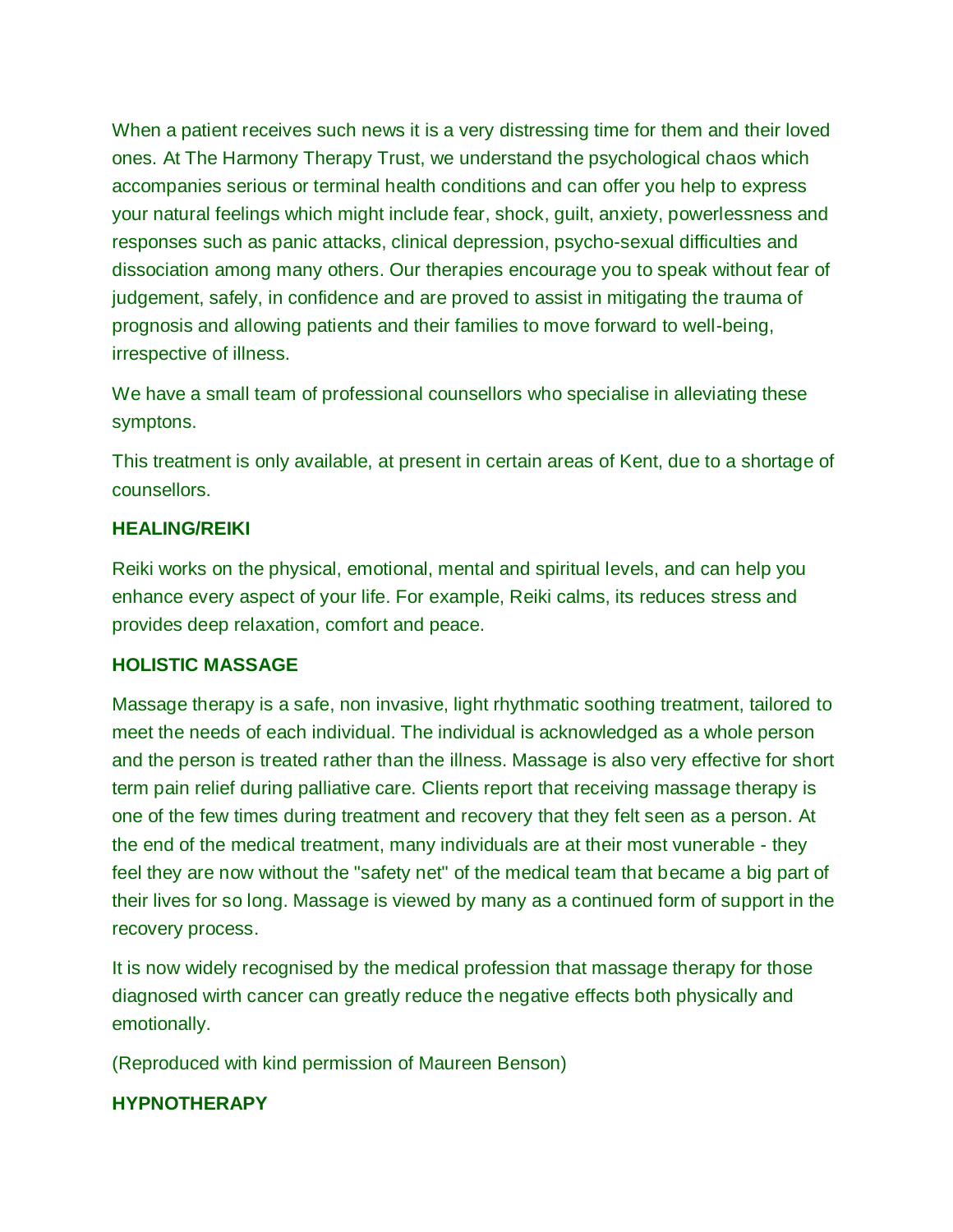Hypnotherapy is one of the safest, quickest and most effective forms of treatment for the majority of psychological and emotional problems with low risks and side effects.

Positive aspects of hypnotherapy include the production of a much more profound level of relaxation with a concomfort reduction in stress levels. Hypnosis can also assist, ease and relieve the suffering for those with conditions such as ME, MS, Cancer, & Aids related illnesses etc. Whilst it may not be possible to obtain a cure, techniques & treatments are available which can assist in the relief of distressing symptons and help people to come to terms with their illness to bring about a significant and beneficial change in the quality of their life.

Doctors are becoming increasingly supportive of hypnotherapy. It is a non-invasive therapy complementary to orthodox medicine.

#### **IBX NAIL TREATMENT**

IBX Nail treatment is a new kind of service offering professional help for weak and damaged nails which can happen through harsh chemotherapy treatments.

#### **INDIAN HEAD MASSAGE**

Indian Head Massage is a therapeutic seated massage of the shoulders, neck, scalp and face.

Can alleviate stress, promotes relaxation. A popular massage often requested for general well-being.

### **OSTEOPATHY**

Osteopathy looks at health from the perspective of bio-mechanics compared to much of medicine which is biochemistry.

Any mechanical tension within the body will have an effect on the function of that part. This will affect it's circulation and it amplifies any of the strain, stress and tension within the tissues, which naturally affects the physiology.

As Osteopaths, we are jointly trained to evaluate the mechanical strains and tensions affecting the whole body, the muscles and joints, the posture and spine in addition to the mechanical forces acting on the body organs.

By reducing the mechanical tensions within the body, it frees up energy and helps to increase vitality allowing the person to cope better with their condition. With patients with conditions such as cancer, I am not aiming to treat the condition, but to enable the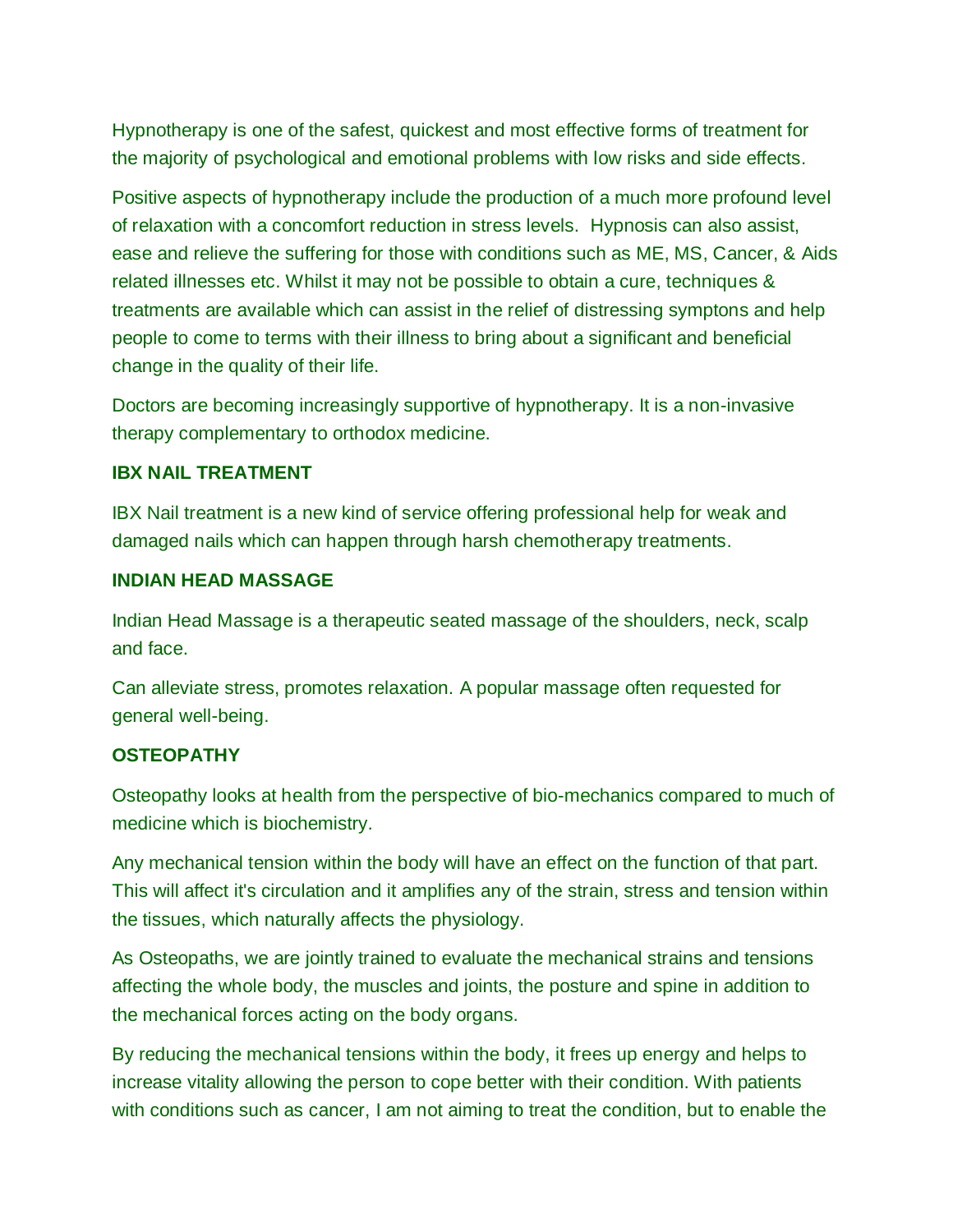patient to cope better with their treatment regime and if post treatment, to help the recovery process back to better health and vitality.

## **REFLEXOLOGY**

Reflexology has many benefits - it is non invasive, there are no harmful side effects, it enhances other forms of treatment, accelerates healing, improves the functioning of body and mind, increases energy levels and is believed to help support the immune sustem. Reflexology provides deep relaxation and helps the body regain balance. The gentle stimulation of the reflexes in the feet helps restore energy levels and promotes circulation, creating the right conditions for a return to good health.

## **REFLEXOLOGY LYMPHATIC DRAINAGE**

RLD was developed by Sally Kay whilst working in cancer care outpatient clinics, using reflexology for patients suffering from all kinds of cancers at all stages of the disease. Many of the patients had been treated for breast cancer and consequently suffered secondary lymphoedema. The treatment focuses on the primary concern of the patient and can be adapted accordingly. RLD is a reflexology technique which focuses on stimulating the lymphatic reflexes on the feet.

There are many ways you could help The Trust. The Harmony Therapy Trust is not NHS funded, so is reliant on donations and money raised from fundraising events.

There are several ways you can help us:-

# **Making a gift in your Will to a cause that is close to your heart is a way of making a difference.**

Leaving The Harmony Therapy Trust a gift in your will is one of the most valuable and lasting ways you can support us. It costs nothing in your lifetime but will have a powerful impact for years to come, as it will enable to carry on with our valuable work of helping people into "wellness and emotional well being"

Many people are unaware of the tax advantages of leaving money to a charity. All gifts to a charity made will are exempt from Inheritance Tax and will ease the tax burden on your personal beneficiaries.

### **What is a Legacy?**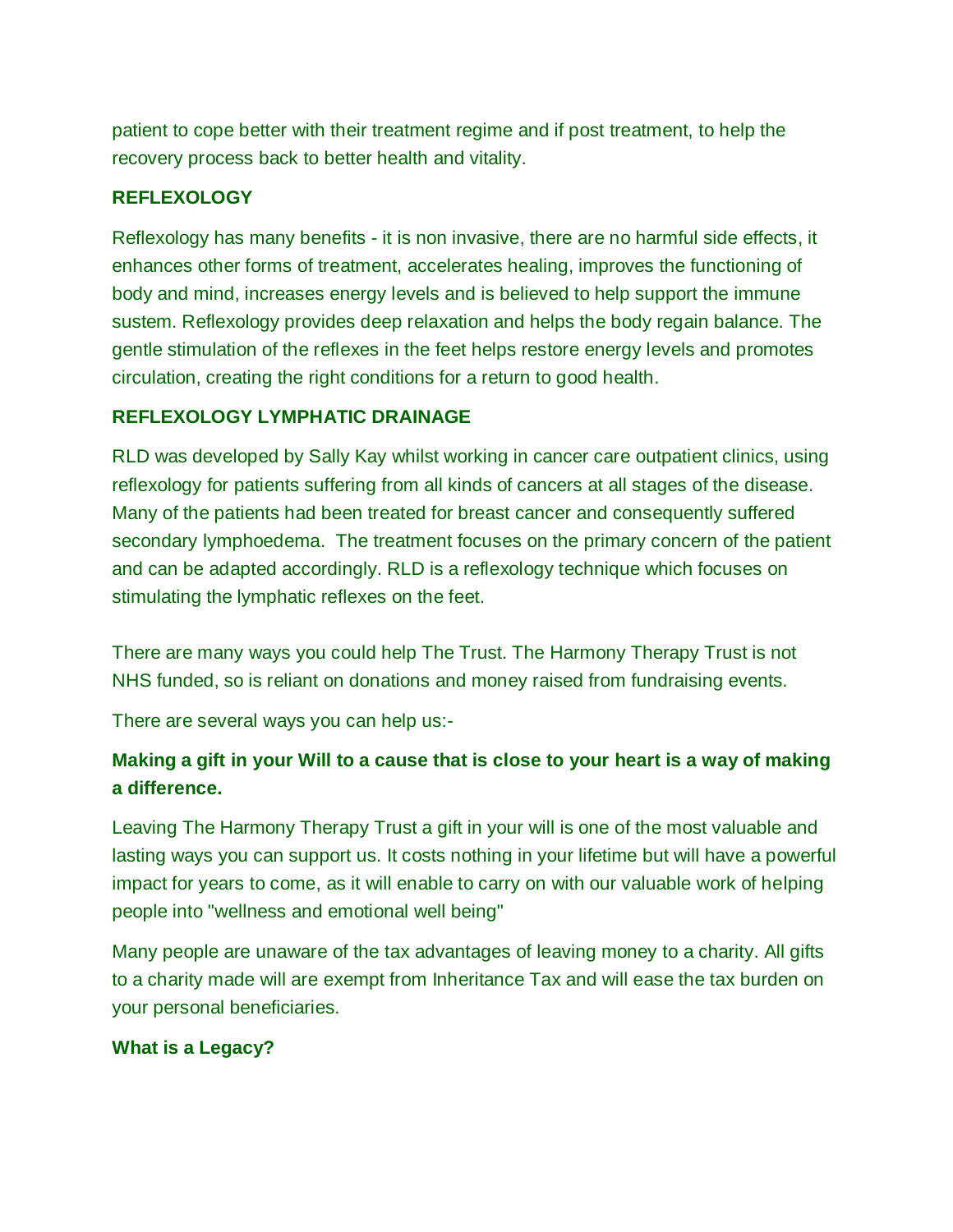A legacy is a legal term meaning a gift made under a will. A Legacy comes into effect only after a person dies.

There are three types of Legacy:

**Pencuiary** - A sum of money

**Specific** - property, shares, jewellery, works of art and other items

**Residual** The balance of an estate in whole or part after satisfying other Legacies and expenses.

## **Regular Gifts**

A regular gift allows us to plan for the future because we know that we will have a steady income stream that we can rely on - and that is so important. To make a regular donation to The Trust, please contact our Financial Trustee on 01795 423480.

Gift Aid can be reclaimed by The Trust, if you are a UK taxpayer. This means that your gifts are worth up to 25% more to us at no extra cost to you. If you pay tax on your income, savings or pension you will qualify for the Gift Aid Scheme. You must be paying at least 25p in tax for every £1 you donate. To find our more details please contact us on 01795 423480.

Alternatively you can send a cheque made payable to: **The Harmony Therapy Trust** and send to:

The Administration Office, The Healthy Living Centre, The Harty Room, Off Royal Road, Sheerness, Kent, ME12 1HH.

Donations received this month - Kingfisher Singers of Rainham, ££40, £25 from a grand-daughter of a lady Dawn had treated, £60 from an event our lovely therapist Sharon Snowdon put on for us, £224 from an amazing High tea held recently. Judy Lewis opened her lovely garden to friends and family, and was well supported,

Well for someone who had little to say - I didn't do too badly !

And finally ...

*" Some days will look like diamonds Some days will look like coal*